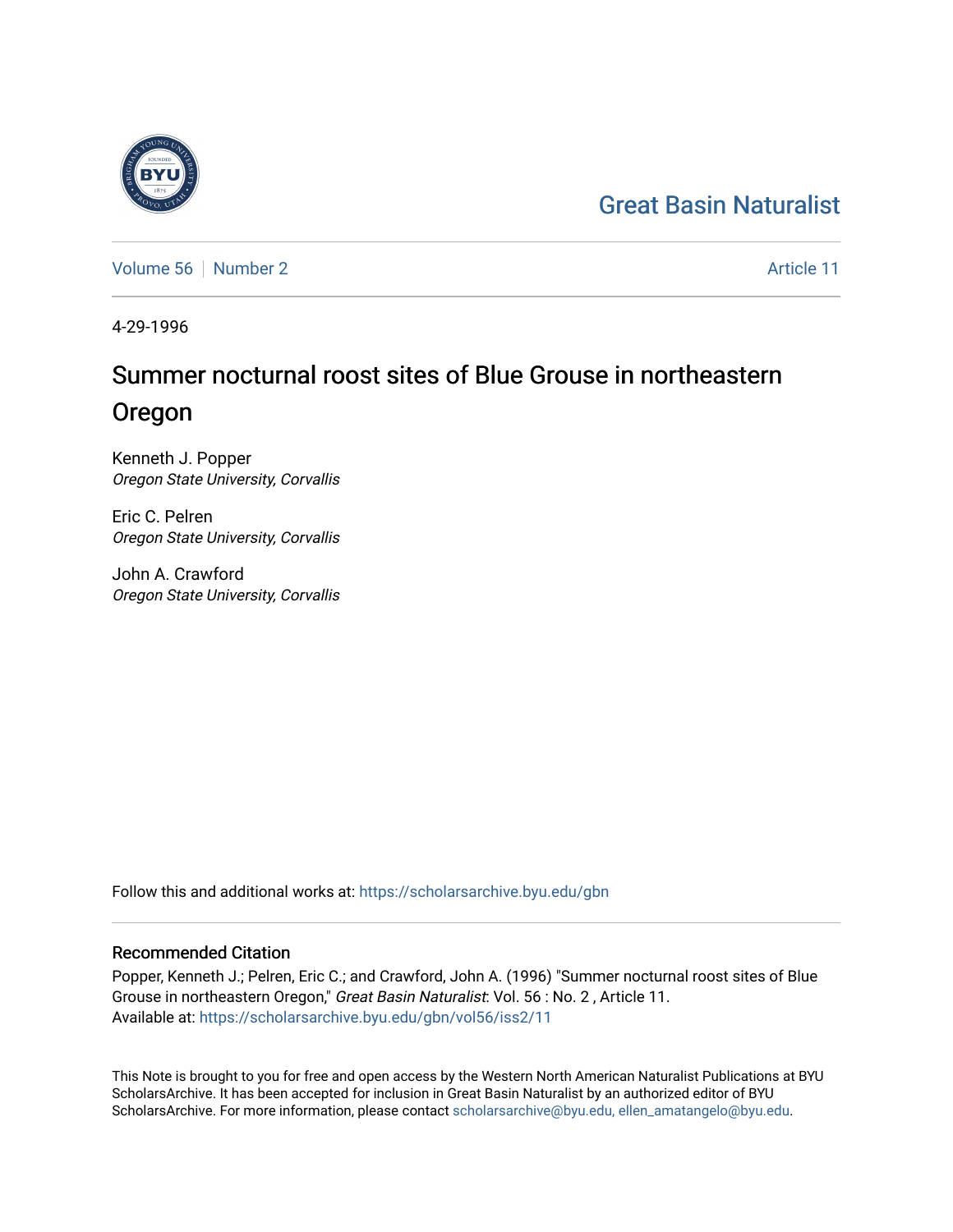**Greal Basin** Naturalist 56(2), **© 1996, pp.177-179**

# SUMMER NOCTURNAL ROOST SITES OF BLUE GROUSE IN NORTHEASTERN OREGON

**Kenneth J. Popper', Eric C. Pelren1,2, and John A. Crawford l**

**Key words;** *Blue Gtvuse,* **Dendrilgapus obscurus,** *noctumal, Oregon, roost.*

Avian habitat studies frequently focus on diurnal habitat use because of ease of observation and high levels of activity associated with breeding and foraging. Nocturnal habitat use may be critical for all birds but has received far less attention. Thus, there is a need to bet**ter understand nocturnal habitat use, espe**cially by crepuscular and diurnal birds, and **factors that may contribute to this use.**

Blue Grouse *(Dendragapus obscurus)* are associated primarily with true fir *(Abies* spp.)

**The study area is located in northeastern** Oregon, 30 km north of Enterprise in the Wallowa-Whitman National Forest in Wallowa County. Elevation ranges from 900 to 1500 m, with ridge slopes as great as 35°. North-facing slopes are dominated by stands of Douglas-fir and ponderosa pine *(Pinus ponderosa),* and common shrubs are mallow ninebark *(Physocarpus malvaceus),* snowberry *(Symphoricarpos albas),* and big huckleberry *(Vaccinium membranaceum).* Bunchgrass meadows, predominantly hluebunch wheatgrass *(Agropyron spicatum)* and Idaho fescue *(Festuca idahoen*sis), occur on south-facing slopes. Cattle graze parts of the area during summer months, **resulting in variable grass cover.** Grouse were captured in walk-in traps and fitted with poncho- or necklace-mounted radio transmitters, 15 to 18 g (Advanced Telemetry Systems, Inc., Isanti, MN, and Telemetry Systems, Inc., Mequon, WI), from June through August 1993. Radio-equipped juvenile birds were  $\geq 500$  g, capable of flight, and  $\geq 1$  mon of age. Each radio-equipped hird was located at night once between 5 July and 3 August 1993. **In** addition to radio telemetry, a spotlight was used to verify the location of the bird. The exact roost site was identified by the presence of fresh **fecal droppings. When 2 or more grouse were** observed roosting together  $\leq 10$  m apart) only **1 roost site was counted for use in analyses to ensure** independence of locations.

and Douglas-fir *(Pseudotsuga menziesii)* forests **in mountainous regions ofwestern North Amer**ica Uohnsgard 1983). Breeding season habitat **associations often include nonforested and shrub or steppe regions. These birds are diurnal with increased activity in the morning and** evening hours. Pckins et aJ. (1991) determined that both diurnal and nocturnal winter roosts of Blue Grouse were located in conifers. Blue Grouse shifted from eating conifer needles in **winter to ground-layer vegetation in summer** and fall in nortbeastern Oregon (Crawford et aI. 1986). Blue Grouse summer habitat studies have dealt with diurnal activities (Mussehl 1963, Bendell and Elliot 1966, Zwickel 1975), **but nocturnal observations are minimal. John**son (1929) witnessed a brood fly into a tree, apparently to roost overnight, and Blackford  $(1958, 1963)$  observed  $\geq 3$  adult males flying **into "roost trees" in spring, where they pre**sumably stayed overnight. Blackford (1963) also observed a male displaying on the ground approximately 1 b after dark. Zwickel (1992) **suggested that ground roosting may occur, particularly on breeding ranges where trees** are unavailable or before chicks are able to fly. In the course of monitoring radio-equipped

#### <sup>1</sup> Department of Fisherics and Wildlife, Nash Hall 104, Oregon State University, Corvallis, OR 97331.  $2$ Address all correspondence to Eric C, Pelren.

Blue Grouse during summer, we identified 20 **independent nocturnal roost sites. Our objective here is to describe these roost sites.**

## STUDY AREA AND METHODS

177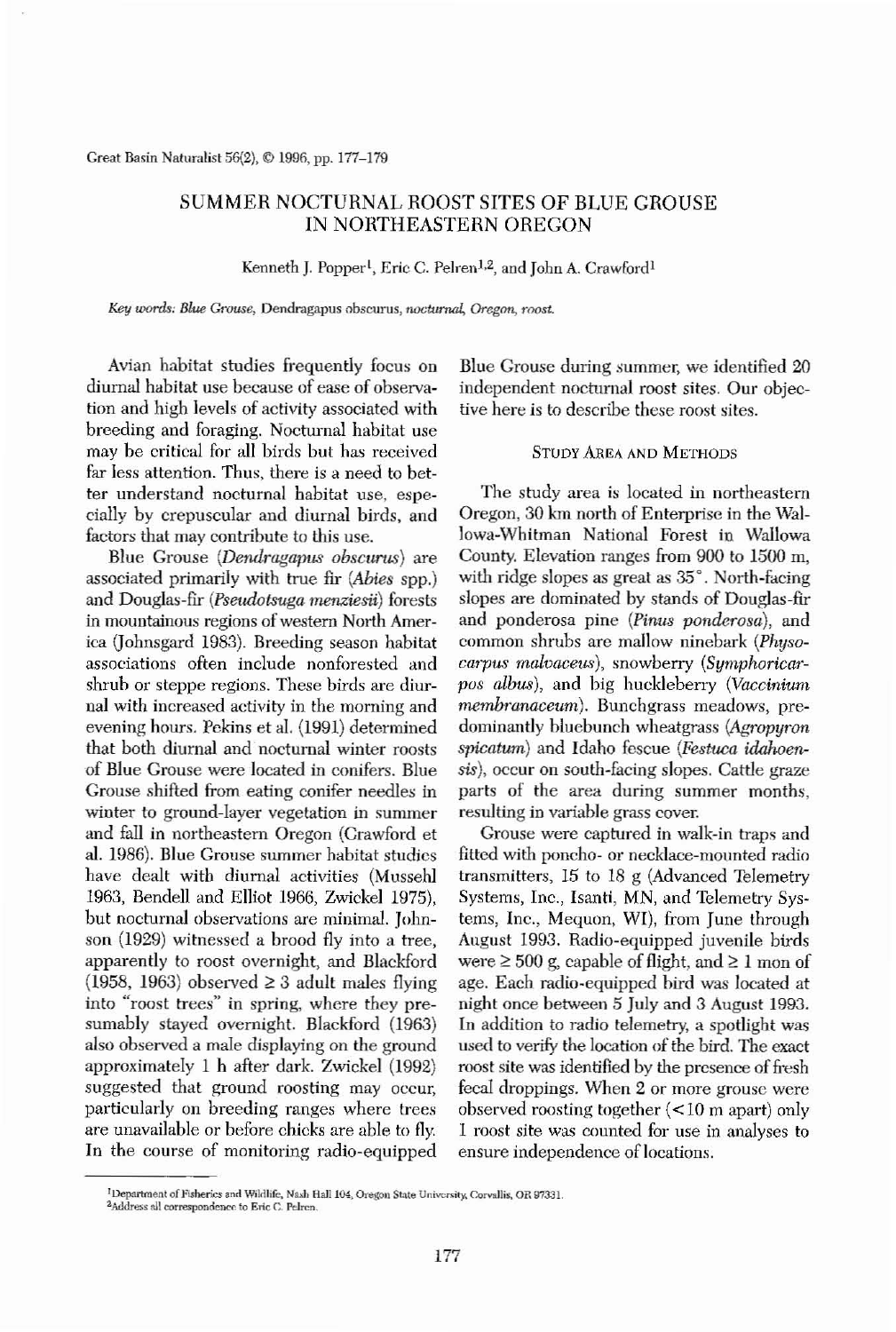## 178 GHEAT BASIN NATURALIST [Volume 56

### RESULTS ANO DISCUSSION

Twenty-five radio-equipped Blue Grouse and 38 birds without radios were located at 20 independent nocturnal roost sites (Table 1). The radio-equipped birds consisted of 12 adults and 13 *juveniles;* sexes and ages of the **other birds were unknown. All roost sites were** on the ground. Males usually roosted alone, wherea, hens and *juveniles* frequently roosted together. Sixteen of 20 independent roosts, including birds of all sex and age groups, were in grass of a relatively consistent height; the others were in forbs  $(n = 2)$  and shrubs  $(n = 1)$ 2). Twenty-three of 25 radio-equipped birds were within 50 m of potentially useful roost trees. An adult female and a juvenile female roosted 75 and 100 m from trees, respectively, both easy flight distances for grouse. Adult males usually roosted closer to trees than other birds.

Hines (1986) found that 96% of juvenile **and adult Blue Grouse mortalities were the result of predation. In winter, Blue Grouse in trees may be less conspicuous or available to** predators than those on the ground (Bergerud and Gratson 1988), and Pekins (1988) observed **snow roosting only occasionally, after heavy snowstorms. However, lack of snow and increased presence of grasses, forbs, and shrubs in summer, along with cryptic coloration of** Blue Grouse, provide ground-layer camon**flage superior to that available in winter. Food** availability may outweigh any increased risk of **predation and account for use of nocturnal ground roosts by Blue Grouse in summer where**  $s^{e}$  **selection** of ground roosts occurs.

During daytime, radio-equipped birds were seldom located in trees  $\leq 1\%$  of 614 observations, July-August 1991 through 1993; E. Pelren unpublished data). *However,* almost all birds flushed during the day landed in **trees, and conifer needles were fouild in crops of birds taken from the study area in August** and September 1981 and 1982 (Crawford et aJ. 1986). Crawford et aJ. also found plants such as prickly lettuce (Lactuca serriola), yellow salsify *(Tragopogon dubius),* wild buckwheat *(Eriogonum spp.)*, and snowberry *(Symphori*carpos albus), as well as short-homed grasshoppers *(Acrididae)* in at least 30% of 145 Blue Grouse crops in this area. Douglas-fir needles were found in only 16% of the crops. This **greater use of ground-cover forage and inver**tebrates corresponded witb observed diurnal and nocturnal use of ground habitat by Blue Grouse in summer. Blackford (1963) suggested that selection of roosting sites may result from foliage preference and feeding hahits. Motion **sensors on grouse transmitters indicated that some birds continued foraging on moonlit** nights, whicb implied that benefits of feeding outweighed energy loss associated with *move***ment or increased risk of predation.**

Pekins et aI. (1991) snggested Blue Grouse **seJection of conifers as roosts in winter may he** based primarily on thermal properties of the **sites. Higher temperatures during summer make thermal considerations less relevant to survival than during winter. The lowest** tem~ **perature we noted at a nochlmal roost site was** *4 ·C,* well *above* the lower critical temperature of*-W·C* to *-15·C* (Pekins 1988).

|                                      | Adult male    | Adult female    | Juvenile male              | Juvenile female |
|--------------------------------------|---------------|-----------------|----------------------------|-----------------|
| No. of roost sites                   | 6             | 6               | 3(8 <sup>a</sup> )         | 5               |
| No. of other birds                   |               | 16 <sup>b</sup> |                            | 9c              |
| Plant cover at roost                 |               |                 |                            |                 |
| Grass                                | 4             | 6               | 3(8a)                      | 3               |
| Forb                                 |               |                 |                            |                 |
| Shrub                                |               |                 | $\bf{0}$                   |                 |
| Plant height (m) at roost            |               |                 |                            |                 |
| Median                               | 0.50          | 0.45            | 0.50 <sup>a</sup>          | 0.75            |
| Range                                | $0.25 - 1.20$ | $0.25 - 1.00$   | $0.30 - 0.75$ <sup>a</sup> | $0.30 - 1.30$   |
| Distance (m) to potential roost tree |               |                 |                            |                 |
| Median                               | 4.5           | 37.5            | 50.0ª                      | 20.0            |
| Range                                | $1.0 - 40.0$  | $15.0 - 75.0$   | $3.0 - 75.0*$              | $5.0 - 100.0$   |

**n.nw 1. Clutr.tderistic'i 01"20 Blue Grouse nocturnal roost .tites, northea.'item Oregon, July-August 1993.**











#### <sup>a</sup> Includes data for 5 radio-equipped juvenile males that were with radio-equipped adult or juvenile females. **b**Does not include 2 radio-equipped juvenile males that were with radio-equipped adult females.  $E$  **100**  $\alpha$  **IDoes** not include 3 radio-equipped juvenile males that were with radio-equipped juvenile females.